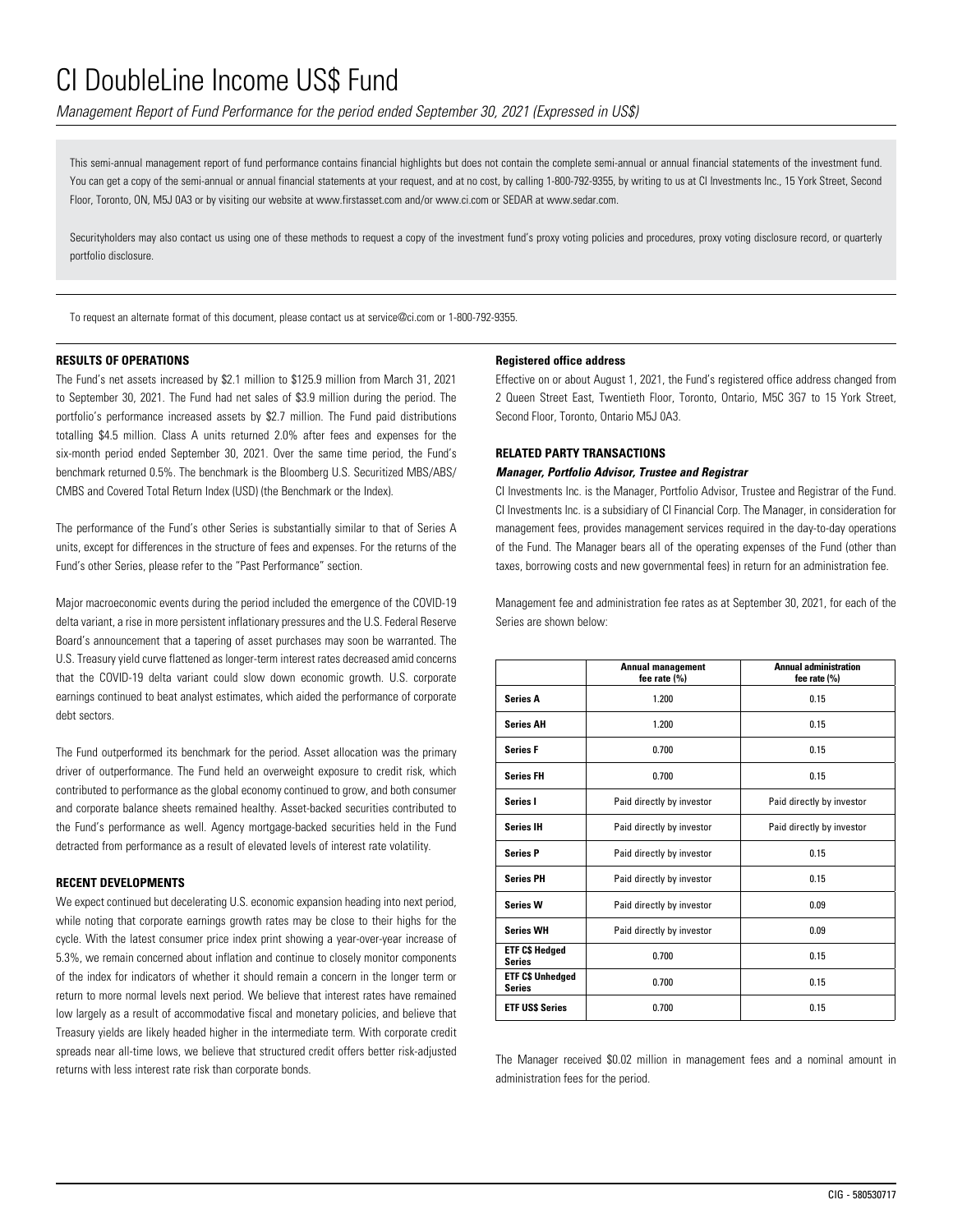*Management Report of Fund Performance for the period ended September 30, 2021 (Expressed in US\$)*

### *Management Fees*

Approximately 27% of total management fees were used to pay for sales and trailing commissions. The remaining 73% of management fees were used to pay for investment management and other general administration.

### *Independent Review Committee*

The Fund has received standing instructions from the Fund's Independent Review Committee (IRC) to make or hold an investment in the security of an issuer related to the Manager.

The applicable standing instructions require, amongst others, that related party transactions be conducted in accordance with the Manager's policies and procedures and applicable law and that the Manager advise the IRC of any material breach of such policies. The Manager's policies require that investment decisions in respect of related party transactions (a) are free from any influence by an entity related to the Manager and without taking into account any consideration relevant to an entity related to the Manager; (b) represent the business judgment of the Manager, uninfluenced by considerations other than the best interests of the Fund; and (c) do not exceed the limitations of the applicable legislation. Quarterly, the IRC reviews reports which assess compliance with applicable CI policies. Annually, the IRC reviews reports describing each instance that the Manager acted in reliance on the standing instructions noted above.

The Fund relied on the IRC's standing instructions regarding related party transactions during this reporting period.

Except as otherwise noted above, the Fund was not a party to any related party transactions during the period ended September 30, 2021.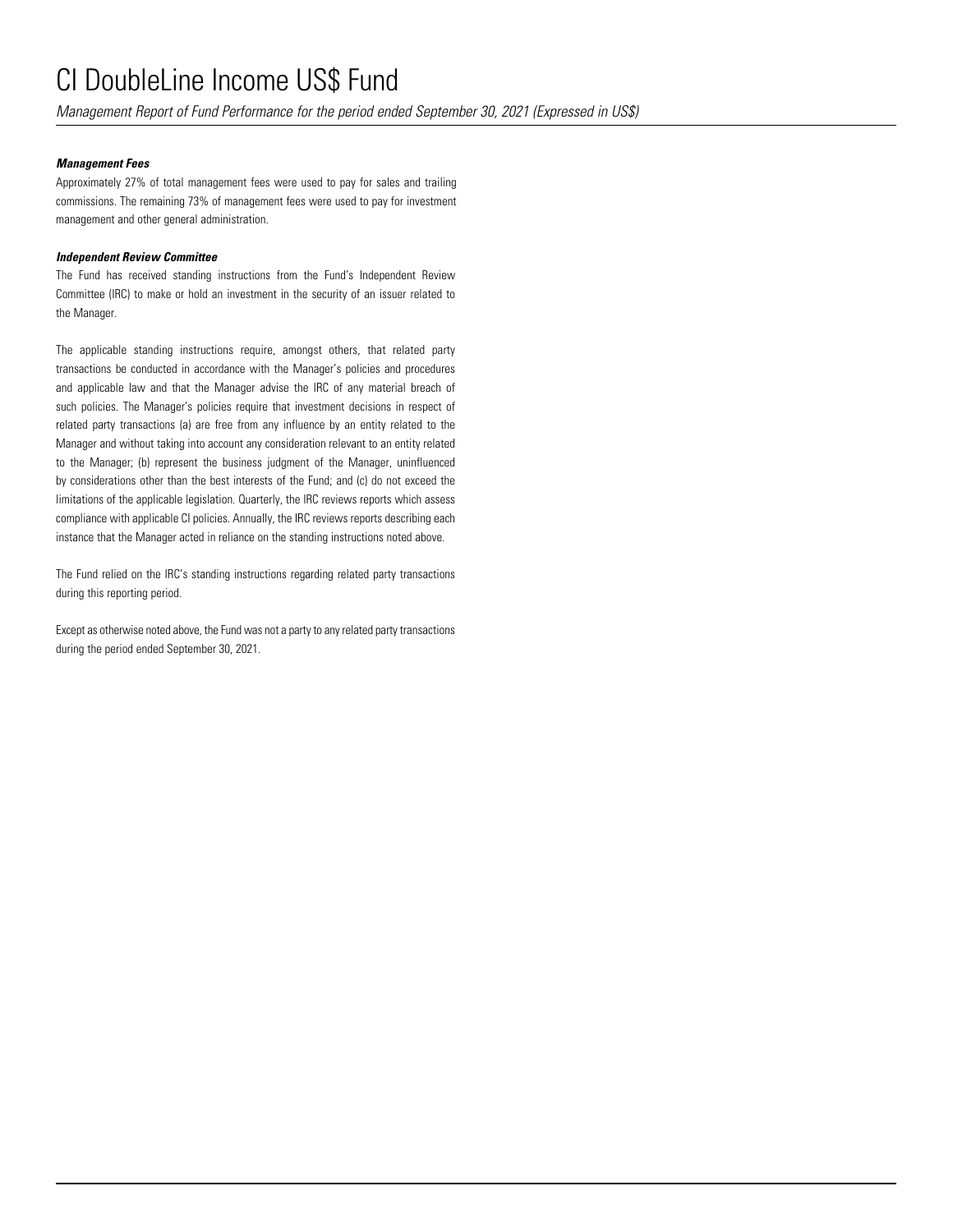*Management Report of Fund Performance for the period ended September 30, 2021 (Expressed in US\$)*

### **FINANCIAL HIGHLIGHTS**

The following tables show selected key financial information about the Fund and are intended to help you understand the Fund's financial performance for the past periods.

| Net Assets per Unit (\$)(1)(2)(4)*                                 |                  | Increase (decrease) from operations:              |                                                 |                                     | <b>Distributions:</b>                                                        |                                                              |                          |                  |                                                                      |                                                                         |
|--------------------------------------------------------------------|------------------|---------------------------------------------------|-------------------------------------------------|-------------------------------------|------------------------------------------------------------------------------|--------------------------------------------------------------|--------------------------|------------------|----------------------------------------------------------------------|-------------------------------------------------------------------------|
| Net assets at<br>the beginning<br>of period <sup>(2)</sup>         | Total<br>revenue | Total<br>expenses<br>(excluding<br>distributions) | Realized<br>gains<br>(losses) for<br>the period | gains<br>(losses) for<br>the period | Unrealized Total increase<br>(decrease)<br>from<br>operations <sup>(2)</sup> | From net<br>investment<br>income<br>(excluding<br>dividends) | From<br>dividends        | From<br>capital  | <b>Total</b><br>gains Return of capital distributions <sup>2.3</sup> | <b>Net assets</b><br>at the end of<br>the period<br>shown <sup>12</sup> |
|                                                                    | \$<br>\$         | \$                                                | \$                                              | \$                                  | \$                                                                           | \$                                                           | \$                       | \$               | \$<br>\$                                                             | \$                                                                      |
| <b>Series A</b>                                                    |                  |                                                   |                                                 |                                     |                                                                              |                                                              |                          |                  |                                                                      |                                                                         |
| Commencement of operations May 08, 2020                            |                  |                                                   |                                                 |                                     |                                                                              |                                                              |                          |                  |                                                                      |                                                                         |
| Sept. 30, 2021<br>10.48                                            | 0.39             | (0.08)                                            | 0.09                                            | (0.18)                              | 0.22                                                                         | (0.16)                                                       | $\overline{\phantom{a}}$ | (0.14)           | (0.30)<br>$\overline{\phantom{a}}$                                   | 10.39                                                                   |
| Mar. 31, 2021<br>10.00                                             | 0.55             | (0.14)                                            | (0.01)                                          | 0.26                                | 0.66                                                                         | (0.19)                                                       |                          | (0.15)           | (0.34)<br>$\frac{1}{2}$                                              | 10.48                                                                   |
|                                                                    |                  |                                                   |                                                 |                                     |                                                                              |                                                              |                          |                  |                                                                      |                                                                         |
| Series AH <sup>(5)</sup>                                           |                  |                                                   |                                                 |                                     |                                                                              |                                                              |                          |                  |                                                                      |                                                                         |
| Commencement of operations May 08, 2020<br>Sept. 30, 2021<br>10.30 | 0.39             | (0.08)                                            | 0.33                                            | (0.18)                              | 0.46                                                                         | (0.14)                                                       |                          | (0.15)           | (0.29)                                                               | 10.20                                                                   |
| Mar. 31, 2021<br>10.00                                             | 0.56             | (0.14)                                            | 0.77                                            | 0.29                                | 1.48                                                                         | (0.28)                                                       |                          | (0.22)           | (0.50)                                                               | 10.30                                                                   |
| <b>Series F</b>                                                    |                  |                                                   |                                                 |                                     |                                                                              |                                                              |                          |                  |                                                                      |                                                                         |
| Commencement of operations May 08, 2020                            |                  |                                                   |                                                 |                                     |                                                                              |                                                              |                          |                  |                                                                      |                                                                         |
| Sept. 30, 2021<br>10.49                                            | 0.39             | (0.05)                                            | 0.02                                            | (0.18)                              | 0.18                                                                         | (0.19)                                                       |                          | (0.14)           | (0.33)                                                               | 10.40                                                                   |
| Mar. 31, 2021<br>10.00                                             | 0.58             | (0.09)                                            | $\overline{a}$                                  | 0.10                                | 0.59                                                                         | (0.22)                                                       |                          | (0.17)           | (0.39)                                                               | 10.49                                                                   |
| Series FH <sup>(5)</sup>                                           |                  |                                                   |                                                 |                                     |                                                                              |                                                              |                          |                  |                                                                      |                                                                         |
| Commencement of operations May 08, 2020                            |                  |                                                   |                                                 |                                     |                                                                              |                                                              |                          |                  |                                                                      |                                                                         |
| Sept. 30, 2021<br>10.32<br>Mar. 31, 2021<br>10.00                  | 0.39<br>0.57     | (0.05)<br>(0.09)                                  | 0.04<br>0.78                                    | (0.25)<br>0.35                      | 0.13<br>1.61                                                                 | (0.18)<br>(0.30)                                             |                          | (0.14)<br>(0.24) | (0.32)<br>(0.54)                                                     | 10.23<br>10.32                                                          |
| Series I                                                           |                  |                                                   |                                                 |                                     |                                                                              |                                                              |                          |                  |                                                                      |                                                                         |
| Commencement of operations May 08, 2020                            |                  |                                                   |                                                 |                                     |                                                                              |                                                              |                          |                  |                                                                      |                                                                         |
| Sept. 30, 2021<br>10.46                                            | 0.39             |                                                   | 0.06                                            | (0.17)                              | 0.28                                                                         | (0.21)                                                       |                          | (0.17)           | (0.38)                                                               | 10.37                                                                   |
| Mar. 31, 2021<br>10.00                                             | $0.50\,$         |                                                   | (0.08)                                          | $0.50\,$                            | 0.92                                                                         | (0.26)                                                       |                          | (0.20)           | (0.46)<br>$\overline{\phantom{a}}$                                   | 10.46                                                                   |
| Series IH <sup>5)</sup>                                            |                  |                                                   |                                                 |                                     |                                                                              |                                                              |                          |                  |                                                                      |                                                                         |
| Commencement of operations May 08, 2020                            |                  |                                                   |                                                 |                                     |                                                                              |                                                              |                          |                  |                                                                      |                                                                         |
| Sept. 30, 2021<br>10.06<br>Mar. 31, 2021<br>10.00                  | 0.38<br>0.48     |                                                   | 0.06<br>$0.87\,$                                | (0.25)<br>0.52                      | 0.19<br>1.87                                                                 | (0.20)<br>(0.49)                                             |                          | (0.16)<br>(0.38) | (0.36)<br>$\overline{\phantom{a}}$<br>(0.87)<br>$\overline{a}$       | 9.97<br>10.06                                                           |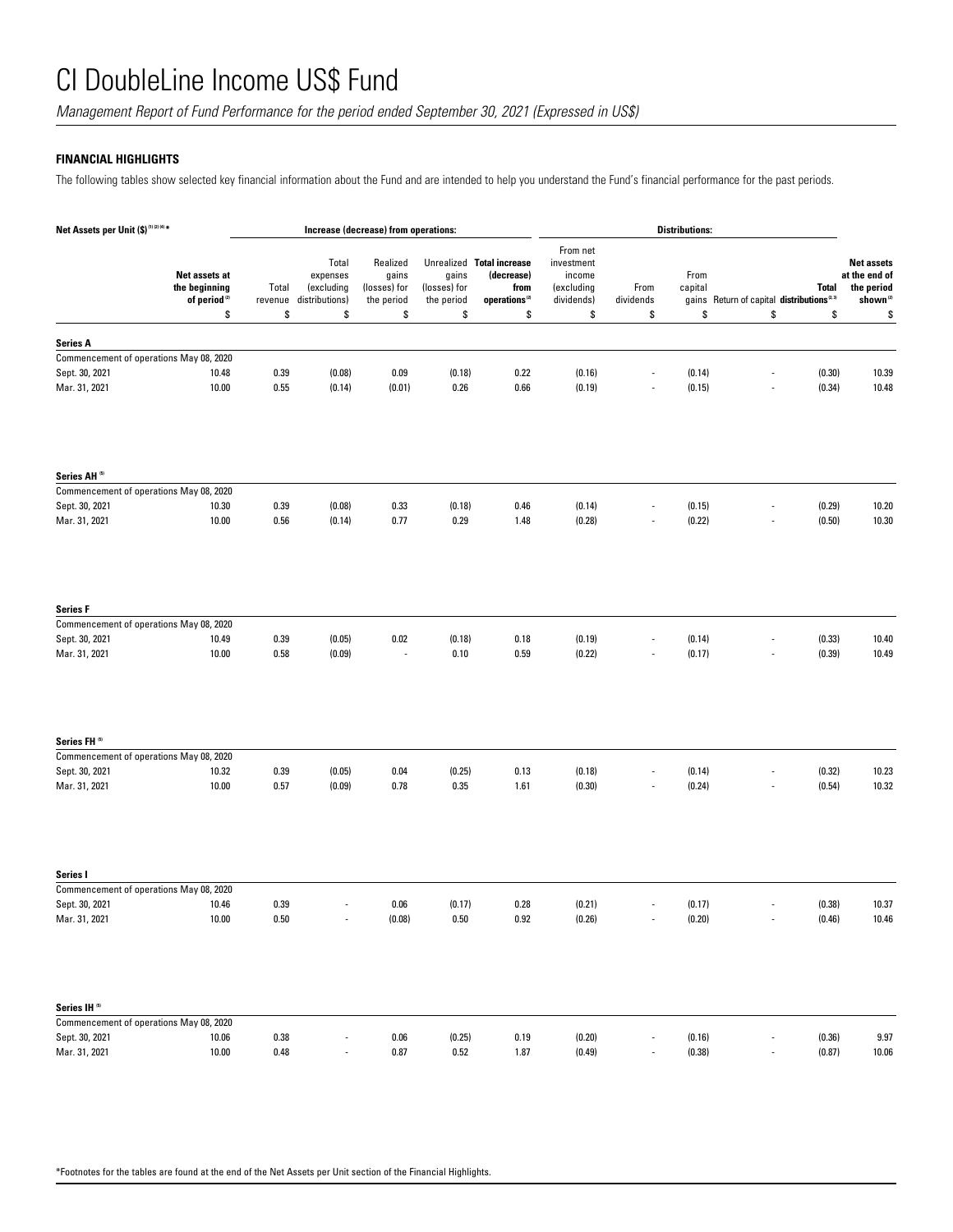*Management Report of Fund Performance for the period ended September 30, 2021 (Expressed in US\$)*

## **FINANCIAL HIGHLIGHTS (cont'd)**

| Net Assets per Unit (\$)(1)(2)(4)*                                               |                                                                  |                        | Increase (decrease) from operations:                    |                                                       | <b>Distributions:</b>                     |                                                                                    |                                                                    |                          |                                    |                                                       |                  |                                                                                |
|----------------------------------------------------------------------------------|------------------------------------------------------------------|------------------------|---------------------------------------------------------|-------------------------------------------------------|-------------------------------------------|------------------------------------------------------------------------------------|--------------------------------------------------------------------|--------------------------|------------------------------------|-------------------------------------------------------|------------------|--------------------------------------------------------------------------------|
|                                                                                  | Net assets at<br>the beginning<br>of period <sup>(2)</sup><br>\$ | Total<br>revenue<br>\$ | Total<br>expenses<br>(excluding<br>distributions)<br>\$ | Realized<br>gains<br>(losses) for<br>the period<br>\$ | gains<br>(losses) for<br>the period<br>\$ | Unrealized Total increase<br>(decrease)<br>from<br>operations <sup>(2)</sup><br>\$ | From net<br>investment<br>income<br>(excluding<br>dividends)<br>\$ | From<br>dividends<br>\$  | From<br>capital<br>gains<br>\$     | Return of capital distributions <sup>2.31</sup><br>\$ | Total<br>\$      | <b>Net assets</b><br>at the end of<br>the period<br>shown <sup>(2)</sup><br>\$ |
|                                                                                  |                                                                  |                        |                                                         |                                                       |                                           |                                                                                    |                                                                    |                          |                                    |                                                       |                  |                                                                                |
| <b>Series P</b>                                                                  |                                                                  |                        |                                                         |                                                       |                                           |                                                                                    |                                                                    |                          |                                    |                                                       |                  |                                                                                |
| Commencement of operations May 08, 2020                                          |                                                                  |                        |                                                         |                                                       |                                           |                                                                                    |                                                                    |                          |                                    |                                                       |                  |                                                                                |
| Sept. 30, 2021<br>Mar. 31, 2021                                                  | 10.50<br>10.00                                                   | 0.40<br>0.50           | (0.01)<br>(0.02)                                        | 0.02<br>(0.04)                                        | (0.30)<br>0.51                            | 0.11<br>0.95                                                                       | (0.37)<br>(0.25)                                                   |                          | (0.20)                             |                                                       | (0.37)<br>(0.45) | 10.41<br>10.50                                                                 |
| Series PH <sup>(5)</sup>                                                         |                                                                  |                        |                                                         |                                                       |                                           |                                                                                    |                                                                    |                          |                                    |                                                       |                  |                                                                                |
| Commencement of operations May 08, 2020                                          |                                                                  |                        |                                                         |                                                       |                                           |                                                                                    |                                                                    |                          |                                    |                                                       |                  |                                                                                |
| Sept. 30, 2021<br>Mar. 31, 2021                                                  | 10.01<br>10.00                                                   | 0.38<br>0.48           | (0.01)<br>(0.01)                                        | 0.06<br>0.97                                          | (0.25)<br>0.51                            | 0.18<br>1.95                                                                       | (0.35)<br>(0.51)                                                   |                          | $\overline{\phantom{a}}$<br>(0.40) | $\overline{a}$<br>$\overline{a}$                      | (0.35)<br>(0.91) | 9.92<br>10.01                                                                  |
| <b>Series W</b><br>Commencement of operations May 08, 2020                       |                                                                  |                        |                                                         |                                                       |                                           |                                                                                    |                                                                    |                          |                                    |                                                       |                  |                                                                                |
| Sept. 30, 2021                                                                   | 10.50                                                            | 0.40                   | (0.01)                                                  | 0.01                                                  | (0.26)                                    | 0.14                                                                               | (0.25)                                                             |                          | (0.12)                             |                                                       | (0.37)           | 10.41                                                                          |
| Mar. 31, 2021                                                                    | 10.00                                                            | 0.52                   | (0.01)                                                  | (0.08)                                                | 0.54                                      | 0.97                                                                               | (0.25)                                                             |                          | (0.20)                             |                                                       | (0.45)           | 10.50                                                                          |
| Series WH <sup>51</sup>                                                          |                                                                  |                        |                                                         |                                                       |                                           |                                                                                    |                                                                    |                          |                                    |                                                       |                  |                                                                                |
| Commencement of operations May 08, 2020                                          |                                                                  |                        |                                                         |                                                       |                                           |                                                                                    |                                                                    |                          |                                    |                                                       |                  |                                                                                |
| Sept. 30, 2021<br>Mar. 31, 2021                                                  | 10.33<br>10.00                                                   | 0.39<br>0.56           | (0.01)<br>(0.01)                                        | 0.03<br>0.61                                          | (0.24)<br>0.27                            | 0.17<br>1.43                                                                       | (0.21)<br>(0.32)                                                   |                          | (0.16)<br>(0.26)                   |                                                       | (0.37)<br>(0.58) | 10.24<br>10.33                                                                 |
| <b>ETF C\$ Hedged Series <sup>69</sup></b>                                       |                                                                  |                        |                                                         |                                                       |                                           |                                                                                    |                                                                    |                          |                                    |                                                       |                  |                                                                                |
| Commencement of operations May 08, 2020<br>Listed TSX: CCOR                      |                                                                  |                        |                                                         |                                                       |                                           |                                                                                    |                                                                    |                          |                                    |                                                       |                  |                                                                                |
| Sept. 30, 2021                                                                   | 21.03                                                            | 0.80                   | (0.11)                                                  | (0.06)                                                | (0.56)                                    | 0.07                                                                               | (0.32)                                                             |                          | (0.25)                             |                                                       | (0.57)           | 20.92                                                                          |
| Mar. 31, 2021                                                                    | 20.00                                                            | 0.98                   | (0.17)                                                  | 1.77                                                  | 1.04                                      | 3.62                                                                               | (0.53)                                                             | $\overline{\phantom{a}}$ | (0.42)                             | $\blacksquare$                                        | (0.95)           | 21.03                                                                          |
| ETF C\$ Unhedged Series <sup>51</sup><br>Commencement of operations May 08, 2020 |                                                                  |                        |                                                         |                                                       |                                           |                                                                                    |                                                                    |                          |                                    |                                                       |                  |                                                                                |
| Listed TSX: CCOR.B                                                               |                                                                  |                        |                                                         |                                                       |                                           |                                                                                    |                                                                    |                          |                                    |                                                       |                  |                                                                                |
| Sept. 30, 2021                                                                   | 18.93                                                            | 0.71                   | (0.09)                                                  | 0.11                                                  | (0.22)                                    | 0.51                                                                               | (0.28)                                                             |                          | (0.22)                             |                                                       | (0.50)           | 19.00                                                                          |
| Mar. 31, 2021                                                                    | 20.00                                                            | $0.90\,$               | (0.16)                                                  | (0.14)                                                | $0.90\,$                                  | $1.50\,$                                                                           | (0.49)                                                             |                          | (0.39)                             |                                                       | (0.88)           | 18.93                                                                          |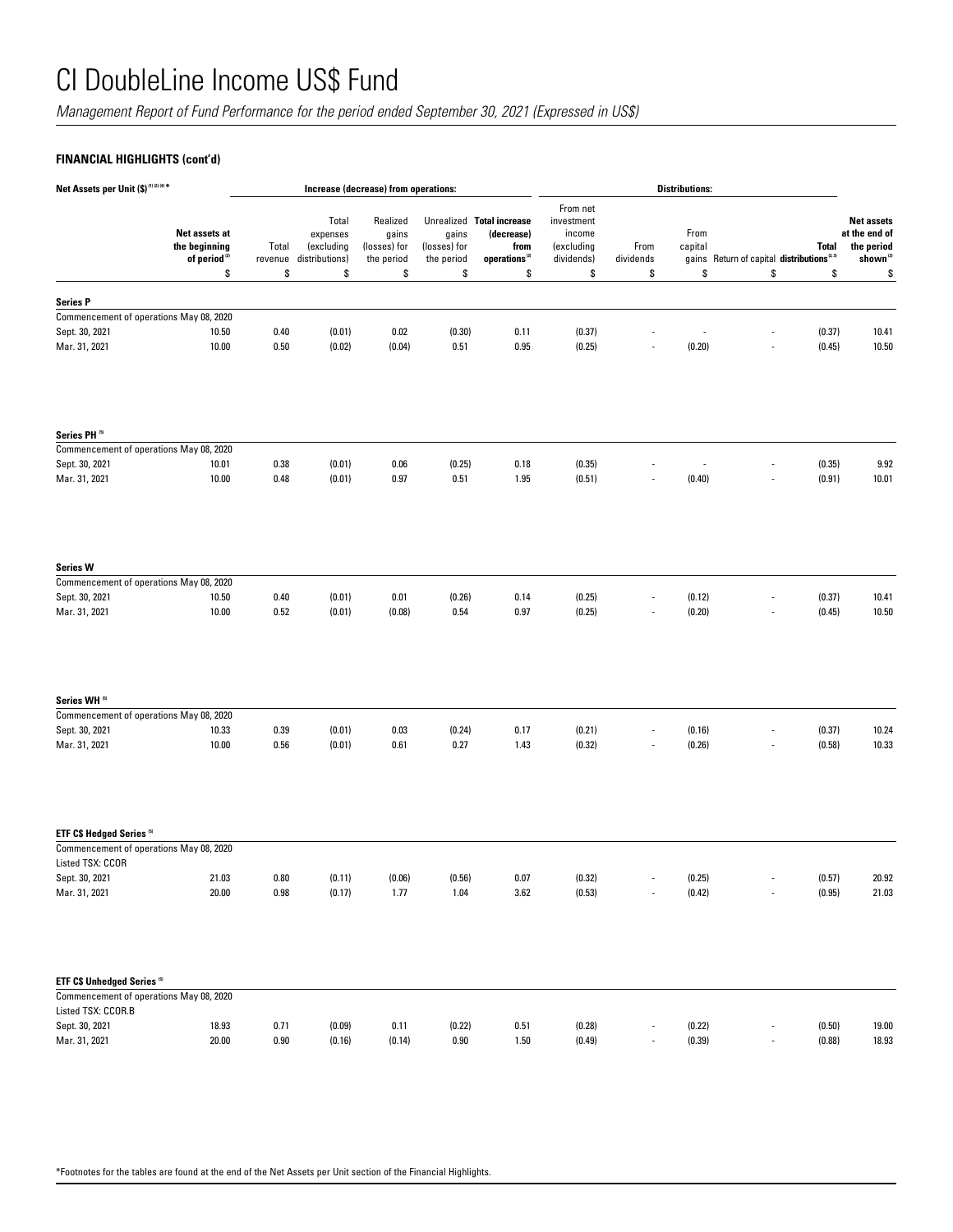*Management Report of Fund Performance for the period ended September 30, 2021 (Expressed in US\$)*

## **FINANCIAL HIGHLIGHTS (cont'd)**

| Net Assets per Unit (\$) (1) (2) (4)    |                                                            | Increase (decrease) from operations: |                                                          |                                                 |                                     |                                                                              | <b>Distributions:</b>                                               |                   |                 |                                                      |        |                                                                          |
|-----------------------------------------|------------------------------------------------------------|--------------------------------------|----------------------------------------------------------|-------------------------------------------------|-------------------------------------|------------------------------------------------------------------------------|---------------------------------------------------------------------|-------------------|-----------------|------------------------------------------------------|--------|--------------------------------------------------------------------------|
|                                         | Net assets at<br>the beginning<br>of period <sup>(2)</sup> | Total<br>revenue                     | Total<br>expenses<br><i>(excluding</i><br>distributions) | Realized<br>qains<br>(losses) for<br>the period | qains<br>(losses) for<br>the period | Unrealized Total increase<br>(decrease)<br>from<br>operations <sup>(2)</sup> | From net<br>investment<br>income<br><i>(excluding</i><br>dividends) | From<br>dividends | From<br>capital | gains Return of capital distributions <sup>2,3</sup> | Total  | <b>Net assets</b><br>at the end of<br>the period<br>shown <sup>(2)</sup> |
|                                         | S                                                          | S                                    | S                                                        | S                                               | S                                   | s                                                                            |                                                                     |                   | S               | S                                                    | £.     | S                                                                        |
| <b>ETF USS Series</b>                   |                                                            |                                      |                                                          |                                                 |                                     |                                                                              |                                                                     |                   |                 |                                                      |        |                                                                          |
| Commencement of operations May 08, 2020 |                                                            |                                      |                                                          |                                                 |                                     |                                                                              |                                                                     |                   |                 |                                                      |        |                                                                          |
| Listed TSX: CCOR.U                      |                                                            |                                      |                                                          |                                                 |                                     |                                                                              |                                                                     |                   |                 |                                                      |        |                                                                          |
| Sept. 30, 2021                          | 21.07                                                      | 0.79                                 | (0.10)                                                   | 0.09                                            | (0.33)                              | 0.45                                                                         | (0.57)                                                              | -                 |                 | $\overline{\phantom{a}}$                             | (0.57) | 20.98                                                                    |
| Mar. 31, 2021                           | 20.00                                                      | 1.00                                 | (0.18)                                                   | (0.08)                                          | 1.01                                | 1.75                                                                         | (0.57)                                                              | ۰                 | (0.45)          | $\blacksquare$                                       | (1.02) | 21.07                                                                    |

(1) This information is derived from the Fund's semi-annual and annual financial statements.

(2) Net assets per unit and distributions per unit are based on the actual number of units outstanding for the relevant Series at the relevant time. The increase (decrease) in net assets from operations per unit is based on the weighted average number of units outstanding for the relevant Series over the fiscal period.

(3) Distributions are automatically reinvested in additional units of the Fund.

(4) This information is provided for the period ended September 30, 2021 and the years ended March 31.

(5) Per units amounts are presented in Canadian dollars.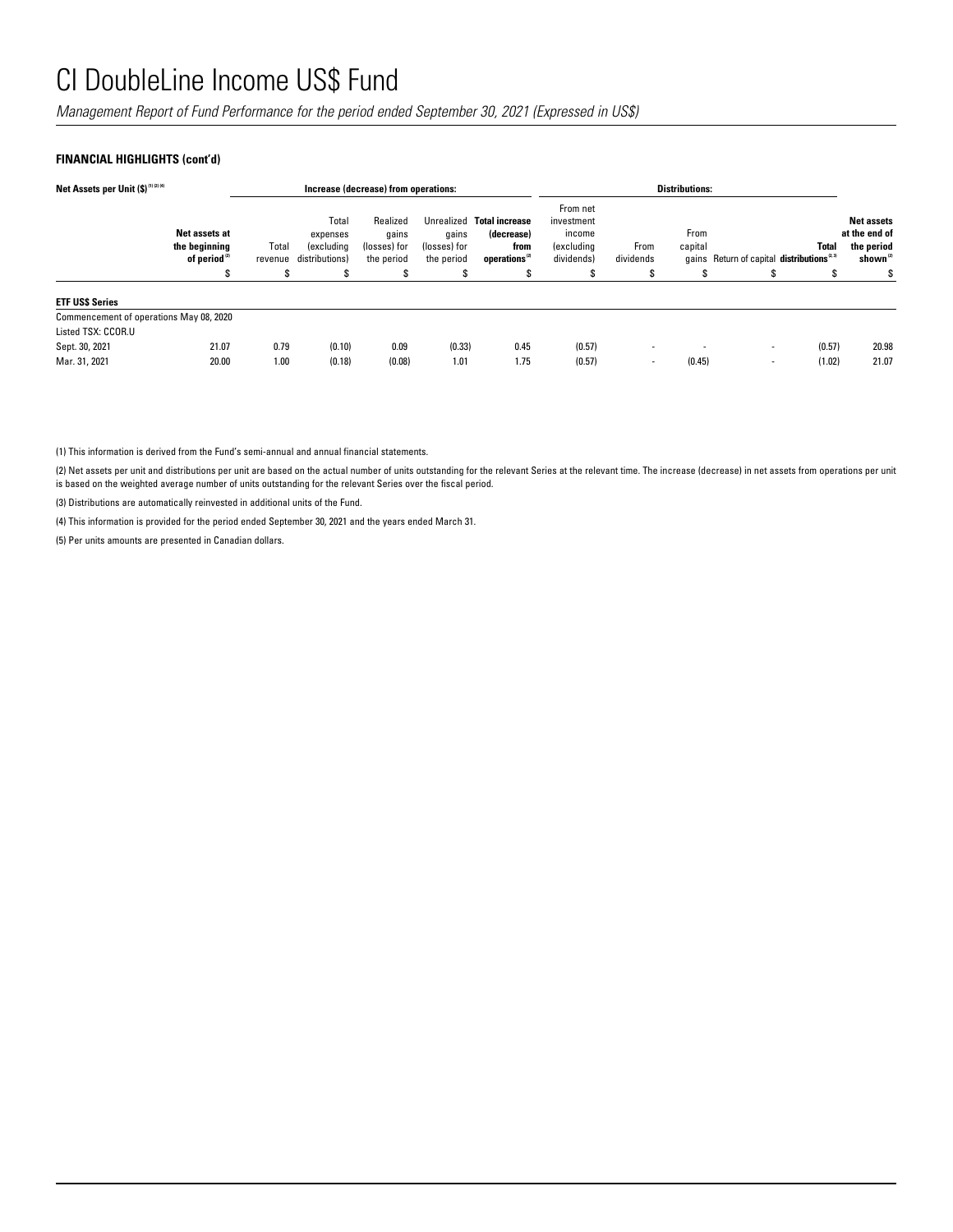*Management Report of Fund Performance for the period ended September 30, 2021 (Expressed in US\$)*

## **FINANCIAL HIGHLIGHTS (cont'd)**

**Ratios and Supplemental Data (1) (5) \***

|                                                           | <b>Total net</b><br>assets <sup>(5)</sup> | Number<br>of units<br>outstanding <sup>(5)</sup> | Management<br>expense ratio<br>before taxes <sup>(2)</sup> | Harmonized<br>sales tax $^{\alpha}$ | Management<br>expense ratio<br>after taxes <sup>(2)</sup> | <b>Effective HST</b><br>rate for the | Trading<br>period <sup>(2)</sup> expense ratio <sup>(3)</sup> turnover rate <sup>(4)</sup> market price <sup>(6)</sup> | Portfolio      | Closing    |
|-----------------------------------------------------------|-------------------------------------------|--------------------------------------------------|------------------------------------------------------------|-------------------------------------|-----------------------------------------------------------|--------------------------------------|------------------------------------------------------------------------------------------------------------------------|----------------|------------|
|                                                           | \$000's                                   | 000's                                            | $\%$                                                       | $\%$                                | $\%$                                                      | $\%$                                 | $\%$                                                                                                                   | $\%$           | \$         |
| Series A                                                  |                                           |                                                  |                                                            |                                     |                                                           |                                      |                                                                                                                        |                |            |
| Commencement of operations May 08, 2020                   |                                           |                                                  |                                                            |                                     |                                                           |                                      |                                                                                                                        |                |            |
| Sept. 30, 2021                                            | 655                                       | 63                                               | 1.35                                                       | 0.18                                | 1.53                                                      | 13.10                                | 0.02                                                                                                                   | 17.71          | n/a        |
| Mar. 31, 2021                                             | 569                                       | 54                                               | 1.35                                                       | 0.17                                | 1.52                                                      | 11.96                                | 0.01                                                                                                                   | 86.21          | n/a        |
| <b>Series AH</b>                                          |                                           |                                                  |                                                            |                                     |                                                           |                                      |                                                                                                                        |                |            |
| Commencement of operations May 08, 2020<br>Sept. 30, 2021 | 122                                       | 15                                               | 1.35                                                       | 0.15                                | 1.50                                                      | 11.02                                | 0.02                                                                                                                   | 17.71          | n/a        |
| Mar. 31, 2021                                             | 247                                       | $30\,$                                           | 1.35                                                       | 0.15                                | 1.50                                                      | 10.10                                | 0.01                                                                                                                   | 86.21          | n/a        |
| <b>Series F</b>                                           |                                           |                                                  |                                                            |                                     |                                                           |                                      |                                                                                                                        |                |            |
| Commencement of operations May 08, 2020                   |                                           |                                                  |                                                            |                                     |                                                           |                                      |                                                                                                                        |                |            |
| Sept. 30, 2021<br>Mar. 31, 2021                           | 1,430<br>829                              | 137<br>79                                        | 0.85<br>0.85                                               | 0.13<br>0.12                        | 0.98<br>0.97                                              | 14.84<br>12.39                       | $0.02\,$<br>0.01                                                                                                       | 17.71<br>86.21 | n/a<br>n/a |
|                                                           |                                           |                                                  |                                                            |                                     |                                                           |                                      |                                                                                                                        |                |            |
| <b>Series FH</b>                                          |                                           |                                                  |                                                            |                                     |                                                           |                                      |                                                                                                                        |                |            |
| Commencement of operations May 08, 2020                   |                                           |                                                  |                                                            |                                     |                                                           |                                      |                                                                                                                        |                |            |
| Sept. 30, 2021<br>Mar. 31, 2021                           | 727<br>693                                | $90\,$<br>84                                     | 0.85<br>0.85                                               | 0.12<br>0.12                        | 0.97<br>0.97                                              | 14.52<br>12.31                       | 0.02<br>0.01                                                                                                           | 17.71<br>86.21 | n/a<br>n/a |
| Series I                                                  |                                           |                                                  |                                                            |                                     |                                                           |                                      |                                                                                                                        |                |            |
| Commencement of operations May 08, 2020                   |                                           |                                                  |                                                            |                                     |                                                           |                                      |                                                                                                                        |                |            |
| Sept. 30, 2021                                            | 48,405                                    | 4,668                                            |                                                            |                                     |                                                           |                                      | 0.02                                                                                                                   | 17.71          | n/a        |
| Mar. 31, 2021                                             | 48,141                                    | 4,602                                            |                                                            |                                     |                                                           |                                      | 0.01                                                                                                                   | 86.21          | n/a        |
| <b>Series IH</b>                                          |                                           |                                                  |                                                            |                                     |                                                           |                                      |                                                                                                                        |                |            |
| Commencement of operations May 08, 2020                   |                                           |                                                  |                                                            |                                     |                                                           |                                      |                                                                                                                        |                |            |
| Sept. 30, 2021                                            | 71,149                                    | 9,035                                            |                                                            |                                     |                                                           |                                      | 0.02                                                                                                                   | 17.71          | n/a        |
| Mar. 31, 2021                                             | 69,785                                    | 8,713                                            |                                                            |                                     |                                                           |                                      | $0.01\,$                                                                                                               | 86.21          | n/a        |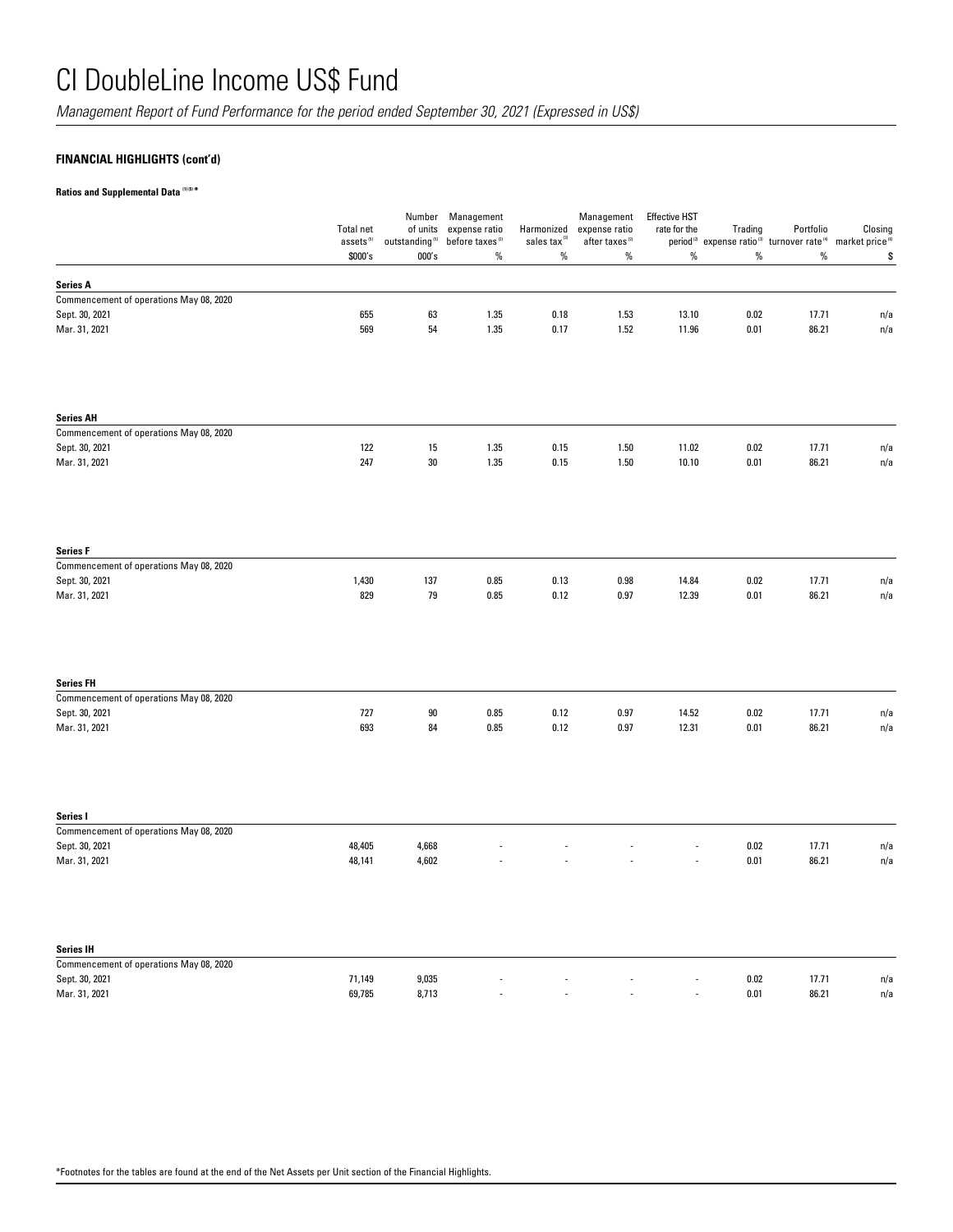*Management Report of Fund Performance for the period ended September 30, 2021 (Expressed in US\$)*

## **FINANCIAL HIGHLIGHTS (cont'd)**

**Ratios and Supplemental Data (1) (5) \***

|                                                               | Total net<br>assets <sup>(5)</sup><br>\$000's | of units<br>outstanding $^{\scriptscriptstyle{(5)}}$<br>000's | Number Management<br>expense ratio<br>before taxes <sup>(2)</sup><br>$\%$ | Harmonized<br>sales tax <sup>(2)</sup><br>$\%$ | Management<br>expense ratio<br>after taxes <sup>(2)</sup><br>$\%$ | <b>Effective HST</b><br>rate for the<br>$\%$ | Trading<br>$\%$ | Portfolio<br>period <sup>(2)</sup> expense ratio <sup>(3)</sup> turnover rate <sup>(4)</sup> market price <sup>(6)</sup><br>$\%$ | Closing<br>\$ |
|---------------------------------------------------------------|-----------------------------------------------|---------------------------------------------------------------|---------------------------------------------------------------------------|------------------------------------------------|-------------------------------------------------------------------|----------------------------------------------|-----------------|----------------------------------------------------------------------------------------------------------------------------------|---------------|
| <b>Series P</b>                                               |                                               |                                                               |                                                                           |                                                |                                                                   |                                              |                 |                                                                                                                                  |               |
| Commencement of operations May 08, 2020                       |                                               |                                                               |                                                                           |                                                |                                                                   |                                              |                 |                                                                                                                                  |               |
| Sept. 30, 2021                                                | 168                                           | 16                                                            | 0.15                                                                      | 0.02                                           | 0.17                                                              | 13.00                                        | 0.02            | 17.71                                                                                                                            | n/a           |
| Mar. 31, 2021                                                 | 11                                            | $\overline{1}$                                                | 0.15                                                                      | $0.03\,$                                       | 0.18                                                              | 11.93                                        | 0.01            | 86.21                                                                                                                            | n/a           |
| <b>Series PH</b>                                              |                                               |                                                               |                                                                           |                                                |                                                                   |                                              |                 |                                                                                                                                  |               |
| Commencement of operations May 08, 2020                       |                                               |                                                               |                                                                           |                                                |                                                                   |                                              |                 |                                                                                                                                  |               |
| Sept. 30, 2021<br>Mar. 31, 2021                               | 9<br>9                                        | $\overline{1}$<br>$\overline{1}$                              | 0.15<br>0.15                                                              | 0.04<br>0.01                                   | 0.19<br>0.16                                                      | 13.00<br>11.93                               | 0.02<br>0.01    | 17.71<br>86.21                                                                                                                   | n/a<br>n/a    |
| <b>Series W</b>                                               |                                               |                                                               |                                                                           |                                                |                                                                   |                                              |                 |                                                                                                                                  |               |
| Commencement of operations May 08, 2020                       |                                               |                                                               |                                                                           |                                                |                                                                   |                                              |                 |                                                                                                                                  |               |
| Sept. 30, 2021<br>Mar. 31, 2021                               | 36<br>11                                      | $\sqrt{3}$<br>$\overline{1}$                                  | 0.09<br>0.09                                                              | 0.01<br>0.01                                   | 0.10<br>0.10                                                      | 5.75<br>10.14                                | 0.02<br>0.01    | 17.71<br>86.21                                                                                                                   | n/a<br>n/a    |
| <b>Series WH</b>                                              |                                               |                                                               |                                                                           |                                                |                                                                   |                                              |                 |                                                                                                                                  |               |
| Commencement of operations May 08, 2020                       |                                               |                                                               |                                                                           |                                                |                                                                   |                                              |                 |                                                                                                                                  |               |
| Sept. 30, 2021<br>Mar. 31, 2021                               | 1,094<br>912                                  | 135<br>111                                                    | 0.09<br>0.09                                                              | 0.01<br>0.00                                   | 0.10<br>0.09                                                      | 5.49<br>5.04                                 | 0.02<br>0.01    | 17.71<br>86.21                                                                                                                   | n/a<br>n/a    |
| <b>ETF C\$ Hedged Series</b>                                  |                                               |                                                               |                                                                           |                                                |                                                                   |                                              |                 |                                                                                                                                  |               |
| Commencement of operations May 08, 2020                       |                                               |                                                               |                                                                           |                                                |                                                                   |                                              |                 |                                                                                                                                  |               |
| Listed TSX: CCOR<br>Sept. 30, 2021                            | 991                                           | 60                                                            | 0.85                                                                      | 0.12                                           | 0.97                                                              | 13.85                                        | 0.02            | 17.71                                                                                                                            | 20.97         |
| Mar. 31, 2021                                                 | 1,004                                         | 60                                                            | 0.85                                                                      | 0.11                                           | 0.96                                                              | 11.97                                        | 0.01            | 86.21                                                                                                                            | 21.19         |
|                                                               |                                               |                                                               |                                                                           |                                                |                                                                   |                                              |                 |                                                                                                                                  |               |
| <b>ETF C\$ Unhedged Series</b>                                |                                               |                                                               |                                                                           |                                                |                                                                   |                                              |                 |                                                                                                                                  |               |
| Commencement of operations May 08, 2020<br>Listed TSX: CCOR.B |                                               |                                                               |                                                                           |                                                |                                                                   |                                              |                 |                                                                                                                                  |               |
| Sept. 30, 2021                                                | 300                                           | $20\,$                                                        | 0.85                                                                      | 0.11                                           | 0.96                                                              | 13.44                                        | 0.02            | 17.71                                                                                                                            | 18.53         |
| Mar. 31, 2021                                                 | 753                                           | $50\,$                                                        | 0.85                                                                      | 0.11                                           | 0.96                                                              | 12.52                                        | 0.01            | 86.21                                                                                                                            | 19.07         |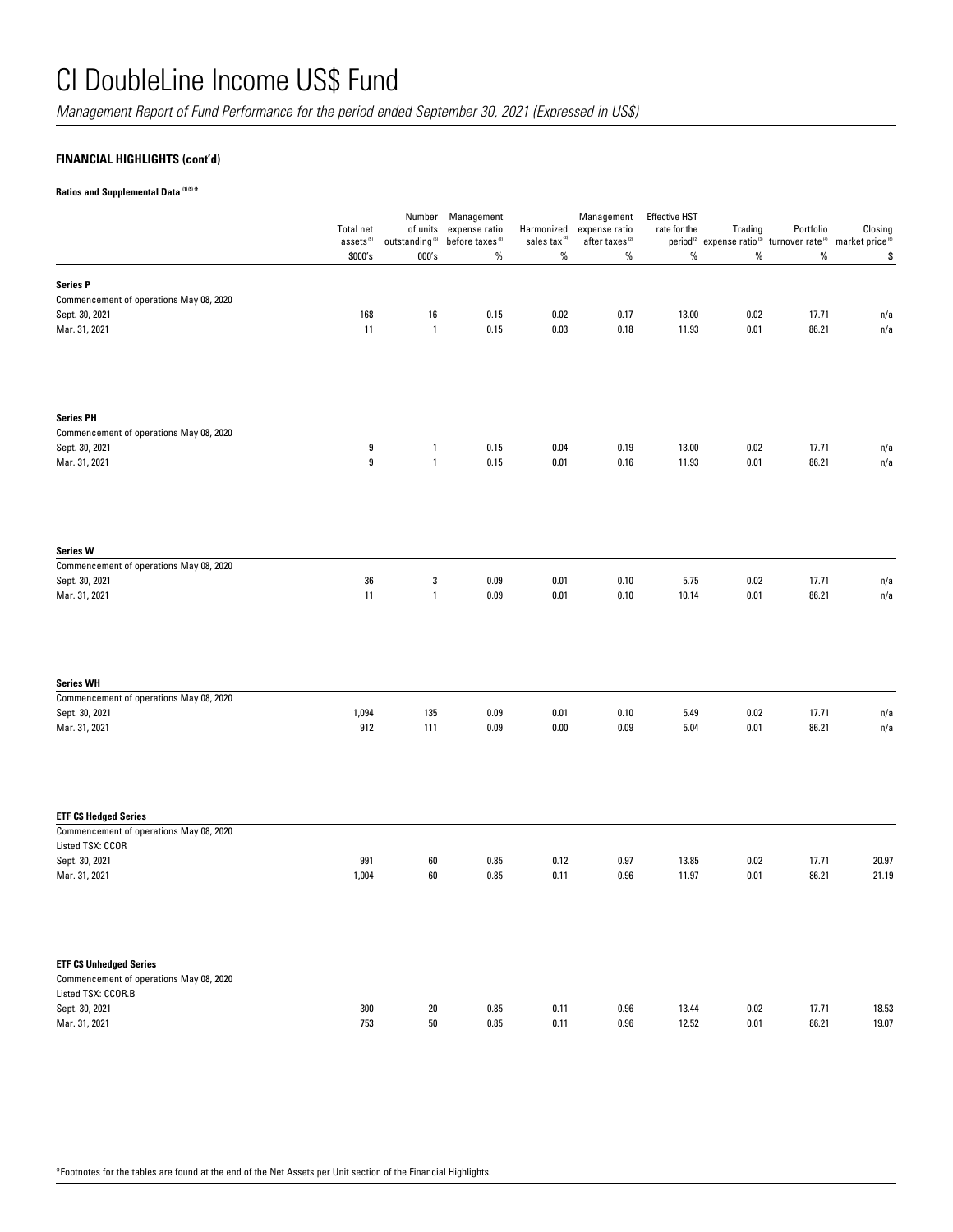*Management Report of Fund Performance for the period ended September 30, 2021 (Expressed in US\$)*

#### **FINANCIAL HIGHLIGHTS (cont'd)**

#### **Ratios and Supplemental Data (1) (5)**

|                                                                                                  | Total net<br>assets <sup>(5)</sup><br>\$000's | Number<br>000's | Management<br>of units expense ratio<br>outstanding <sup>5</sup> before taxes <sup>(2)</sup><br>% | Harmonized<br>sales tax <sup>12</sup><br>% | Management<br>expense ratio<br>after taxes <sup>(2)</sup><br>% | <b>Effective HST</b><br>rate for the<br>% | Trading<br>% | Portfolio<br>period <sup>[2]</sup> expense ratio <sup>[2]</sup> turnover rate <sup>[4]</sup> market price <sup>[6]</sup><br>% | Closing        |
|--------------------------------------------------------------------------------------------------|-----------------------------------------------|-----------------|---------------------------------------------------------------------------------------------------|--------------------------------------------|----------------------------------------------------------------|-------------------------------------------|--------------|-------------------------------------------------------------------------------------------------------------------------------|----------------|
| <b>ETF USS Series</b>                                                                            |                                               |                 |                                                                                                   |                                            |                                                                |                                           |              |                                                                                                                               |                |
| Commencement of operations May 08, 2020<br>Listed TSX: CCOR.U<br>Sept. 30, 2021<br>Mar. 31, 2021 | 839<br>843                                    | 40<br>40        | 0.85<br>0.85                                                                                      | 0.11<br>0.11                               | 0.96<br>0.96                                                   | 13.00<br>11.93                            | 0.02<br>0.01 | 17.71<br>86.21                                                                                                                | 21.13<br>20.90 |

(1) This information is derived from the Fund's semi-annual and annual financial statements.

(2) Management expense ratio is calculated based on expenses charged to the Fund (excluding commissions and other portfolio transaction costs) and is expressed as an annualized percentage of daily average net assets for the period, including the Fund's proportionate share of any underlying fund(s) expenses, if applicable. The Effective HST tax rate is calculated using the attribution percentage for each province based on unitholder residency and can be different from 13%.

(3) The trading expense ratio represents total commissions and other portfolio transaction costs expressed as an annualized percentage of daily average net assets during the period, including the Fund's proportionate share of such expenses of any underlying fund(s), if applicable.

(4) The Fund's portfolio turnover rate indicates how actively the Fund's portfolio advisor manages its portfolio investments. A portfolio turnover rate of 100% is equivalent to the Fund buying and selling all of the securities in its portfolio once in the course of the fiscal period. The higher a Fund's portfolio turnover rate in a period, the greater the trading costs payable by the Fund in the period, and the greater the chance of an investor receiving taxable capital gains in the period. There is not necessarily a relationship between a higher turnover rate and the performance of a Fund. Portfolio turnover rate is calculated by dividing the lesser of the cost of purchases and the proceeds of sales of portfolio securities for the period, and excluding cash and short-term investments maturing in less than one year, and before assets acquired from a merger, if applicable, by the average of the monthly fair value of investments during the period.

(5) This information is provided for the period ended September 30, 2021 and the years ended March 31.

(6) Closing market price.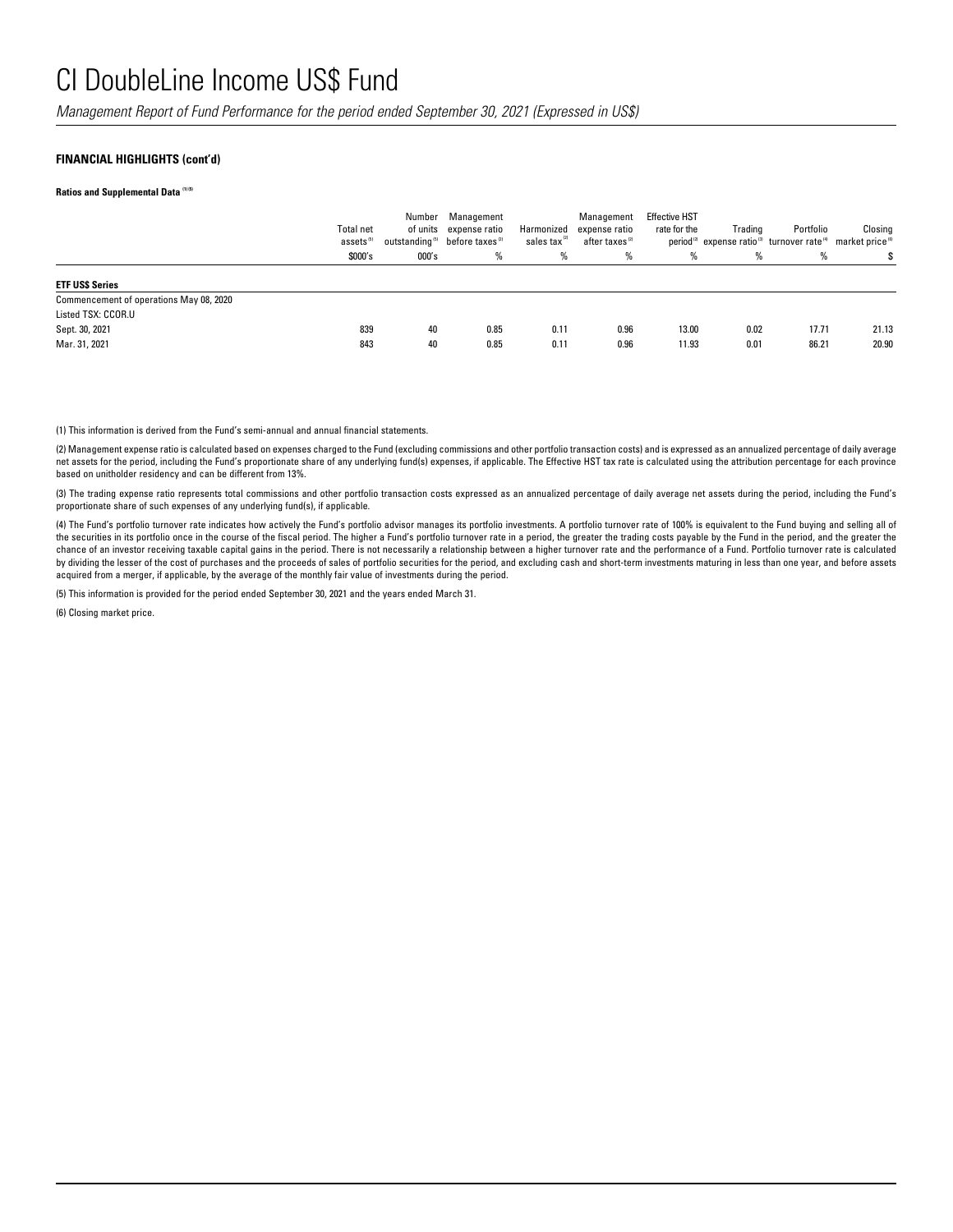*Management Report of Fund Performance for the period ended September 30, 2021 (Expressed in US\$)*

### **PAST PERFORMANCE**

This section describes how the Fund has performed in the past. Remember, past returns do not indicate how the Fund will perform in the future. The information shown assumes that distributions made by the Fund in the periods shown were reinvested in additional units of the relevant Series of the Fund. In addition, the information does not take into account sales, redemption, distribution or other optional charges that would have reduced returns or performance.

### *Year-by-Year Returns*

The following charts show the Fund's semi-annual and annual performance for each of the periods shown and illustrate how the Fund's performance has changed from period to period. In percentage terms, the charts show how much an investment made on the first day of each financial period would have grown or decreased by the last day of each financial period, except where noted.



1 2021 return is for the period from May 8, 2020 to March 31, 2021.